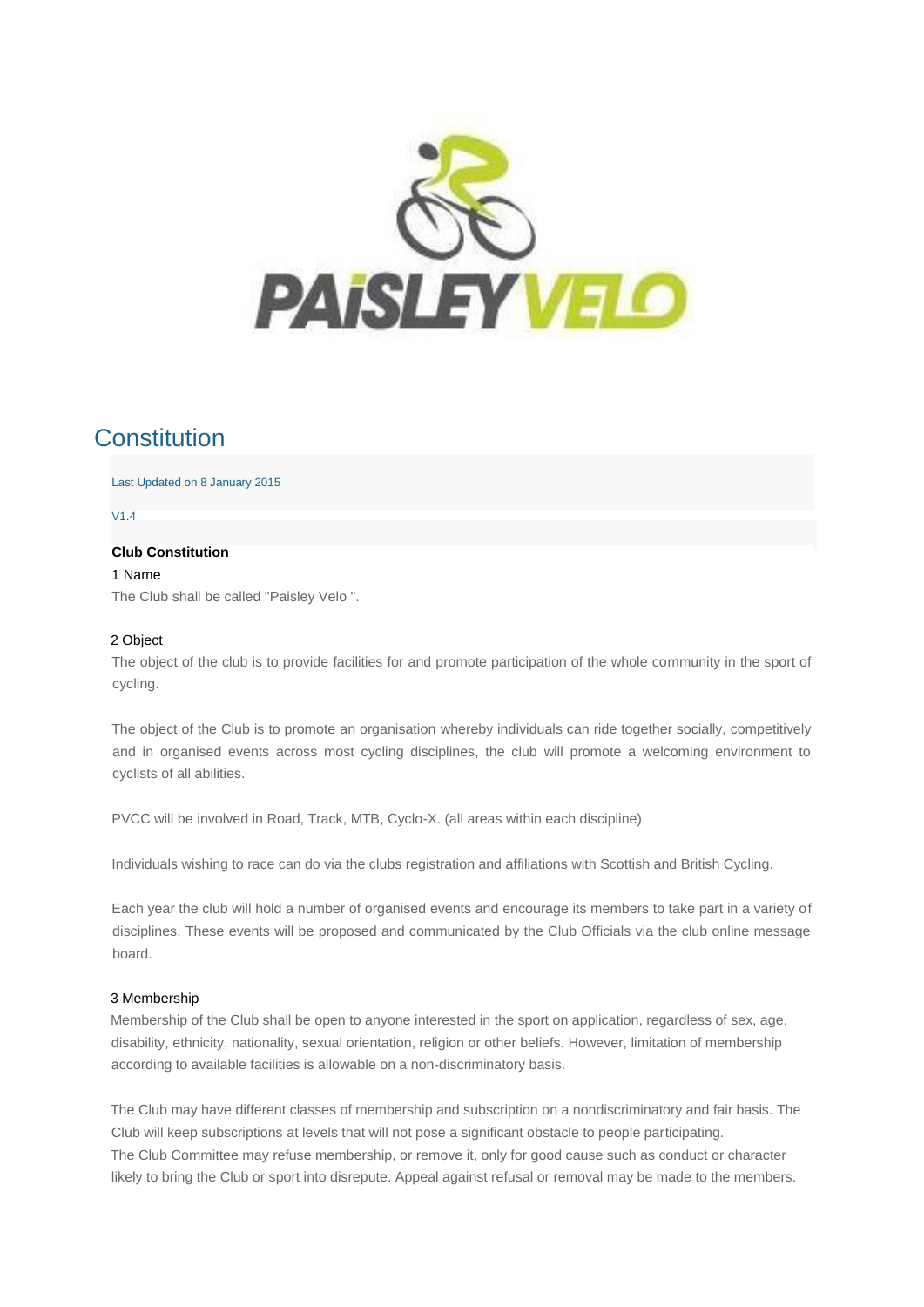Members will be any such persons who have paid the current Membership fee for the year, or who are Honorary Members or Life Members. Juveniles will be asked to get a parental consent form signed by their parent or guardian prior to participation in Club activities.

# 4 Committee

Each AGM shall elect the following Office-bearers:

- President
- Team/Club Captain
- General Secretary / Treasurer
- Team/Club Secretary
- Team/Club Child Protection Officer
- Team/Club Membership Secretary and such other Office-bearers as it considers necessary

A Committee shall be quorate if 3 Committee members are in attendance. The Committee shall have the right to expel any Member who has broken any of the Club rules. The Committee shall administer to the Scottish Cycling rules. A Member of the Committee who is absent from 3 consecutive meetings without apologies shall forfeit their seat.

# 5 Property and funds

a The Income and Property of the Club shall be applied solely towards promoting the Club's objects as set forth in this constitution and no portion thereof shall be paid or transferred, directly or indirectly, to the Members of the Club.

b The Club may provide sporting and related social facilities, sporting equipment, coaching, courses, insurance cover, medical treatment, event expenses, post event refreshments and other ordinary benefits of Community Amateur Sports Clubs as provided for in the Finance Act 2002.

- c The Club may also in connection with the sports purposes of the Club:
	- i. Sell and supply food, drink and related sports clothing and equipment;

ii. Employ members (though not for riding) and remunerate them for providing goods and services, on fair terms set by the Committee without the person concerned being present;

iii. Pay for reasonable hospitality for visiting teams and guests;

iv. Indemnify the Committee and members acting properly in the course of the running of the Club against any liability incurred in the proper running of the Club (but only to the extent of its assets).

# 6 Winding up the club

a The members may vote to wind up the Club if not less than three quarters of those present and voting support that proposal at a properly convened general meeting.

b After settling all liabilities of the Club, the Committee shall dispose of the net assets remaining to one or more of the following:

- i. To another Club with similar sports purposes which is a charity and/or
- ii.
- iii. iii. To another Club with similar sports purposes which is a registered CASC and/or
- iv. iii. To the Sport's national governing body for use by them for related community sports.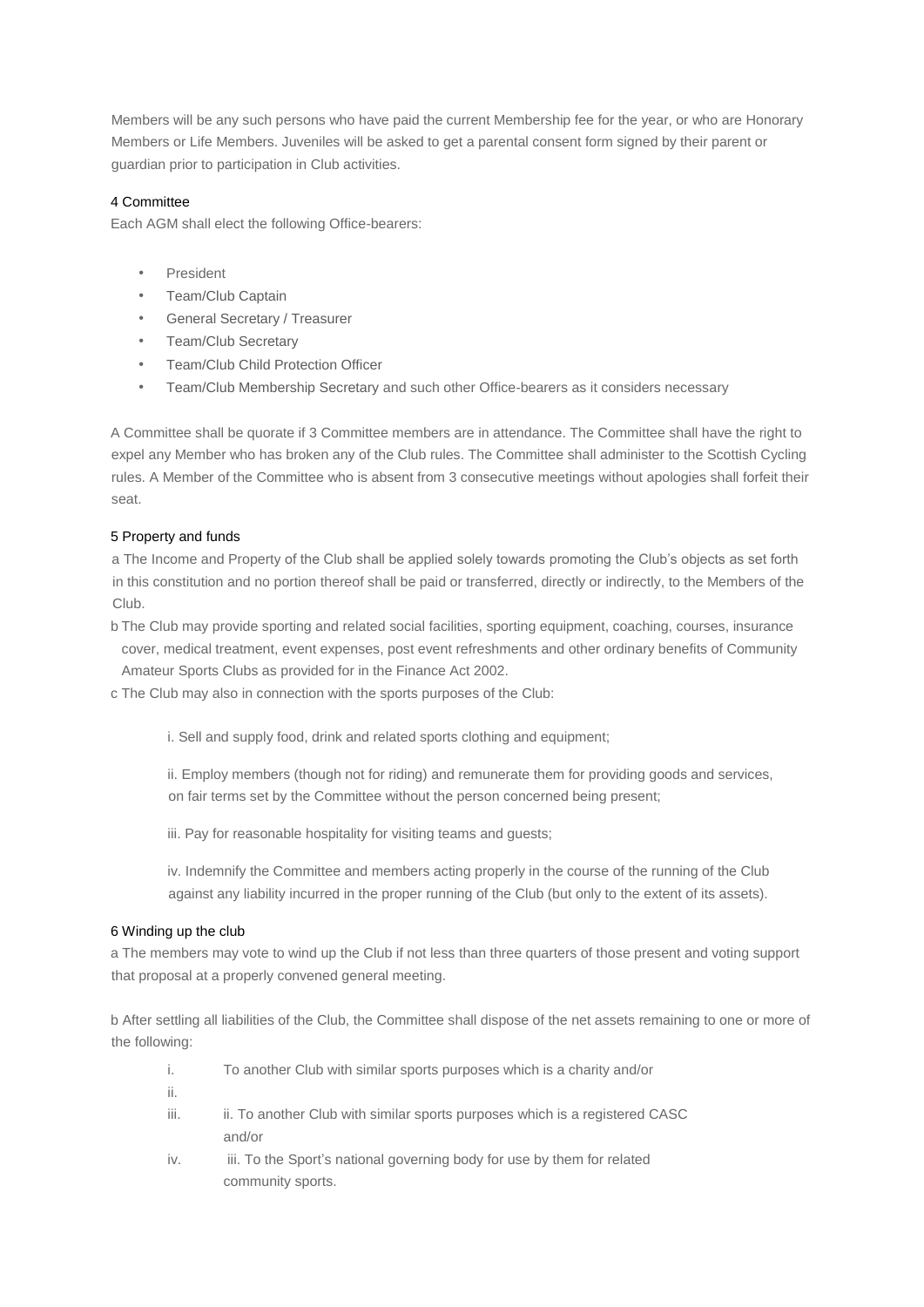# 7 Priority

Where there is any conflict between any of the above Rules ("key Rules") and any other rule or rules, the key Rule(s) will take priority. Interpretation of all the rules must be consistent with the statutory requirements for CASCs (which means Community Amateur Sports Clubs as first provided for by the Finance Act 2002.)

# 8 General Meetings

An Annual General Meeting shall be held once a year in October provided that this is prior to the Scottish Cycling Annual General Meeting. Reasonable notice shall be given to Members. Other General Meetings, of which reasonable notice shall be given, may be called by the Committee or by any 5 Members making a written request to the Secretary. General Meetings shall decide Club policy. Members may attend all General Meetings and are entitled to one vote each. Voting shall be by a show of hands to be counted by at least 2 tellers. The General Meeting has the power to remove any Office-bearer by a simple majority.

# 9 Amendments

Amendments to the Constitution may be made at any General Meeting by a 2 / 3 majority of those present, provided that notice of the proposed amendment is made in writing to the Club Secretary 7 days before the General Meeting. The proposed amendment must include the proposer's and seconder's names.

# 10 Club Rules

The Club is governed generally by the rules of Scottish Cycling as published in the annual handbook. The following rules have been extracted or included for the purposes of the Club:

- 1. Members shall at all times preserve the Club premises and property, and assist in keeping them in good order. All Members shall disperse with obscene language, rowdiness or dangerous riding when cycling with the Club.
- 2. Prospective Members are given a maximum of 3 weeks to join the Club. The Club Secretary is to be notified of date of first association with the Club. All Members will be advised to affiliate with the Scottish and British Cycling..

| <b>Membership Class</b> | <b>Annual Cost</b> |
|-------------------------|--------------------|
| Senior                  | £25                |
| Family                  | £35                |
| Junior/Juvenile         | £15                |
| <b>Students</b>         | £15                |
| Over 60                 | £15                |
| Social Only             | £10                |

The membership fees for 2013 are as below:

These fees will be reviewed at each Annual General Meeting of the Club.

Membership categories are defined as follows:

| <b>Membership Class</b> | <b>Category</b>                                                                       |
|-------------------------|---------------------------------------------------------------------------------------|
| Senior                  | Member aged between age 16 and 59                                                     |
| Family                  | One adult and one child. Each additional child of<br>the family will pay a fee of £10 |
| Junior/Juvenile         | Member under the age of 16                                                            |